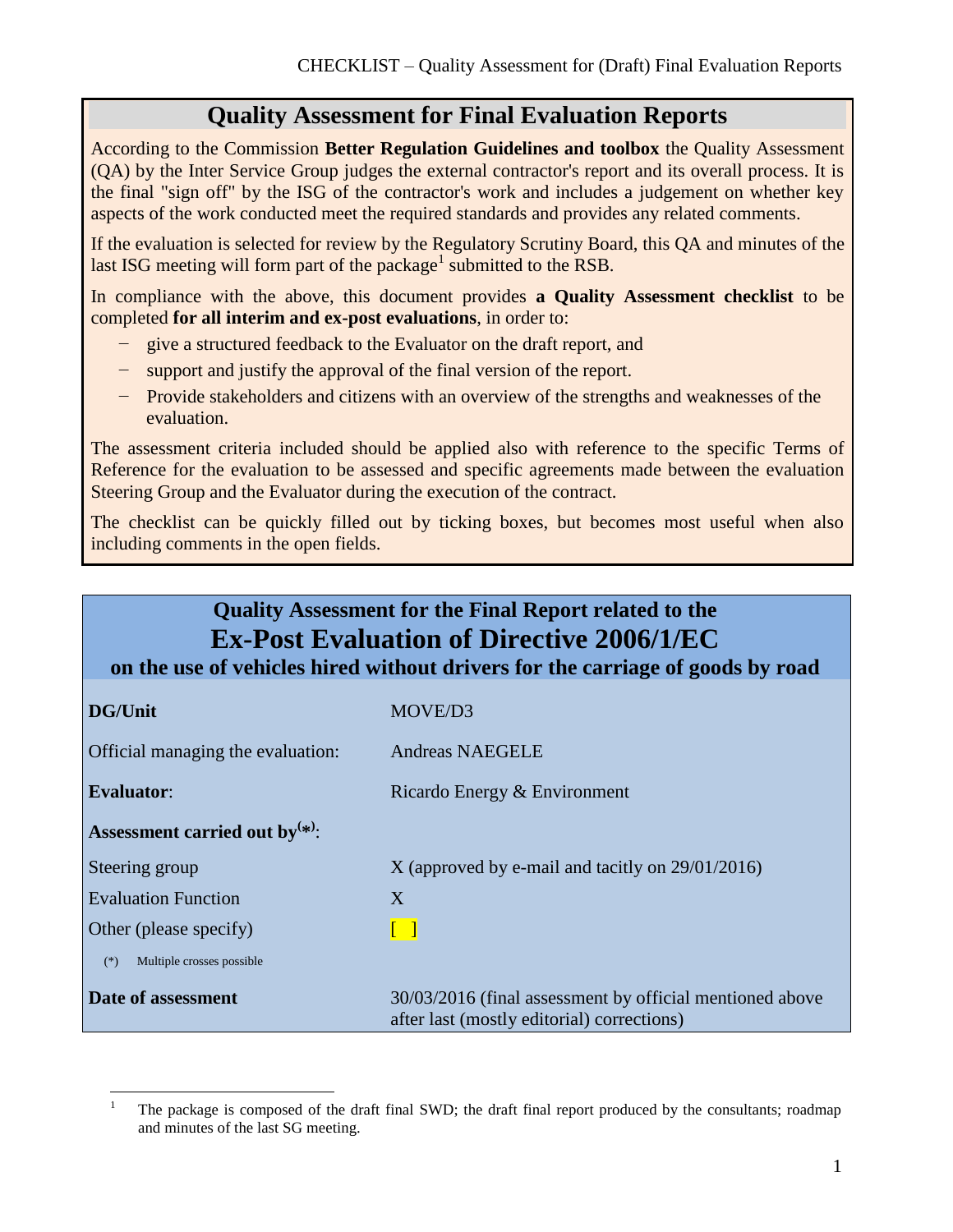| Objective of the<br>assessment | <b>Aspects to be assessed</b>                                                                                                                 | <b>Fulfilled?</b><br>Y, N, N/A | <b>Comments</b>                          |  |
|--------------------------------|-----------------------------------------------------------------------------------------------------------------------------------------------|--------------------------------|------------------------------------------|--|
| 1. Scope of<br>evaluation      | Confirm with the Terms of Reference and the work plan that the<br>contractor:                                                                 |                                |                                          |  |
|                                | evaluation<br>a. Has<br>addressed the<br>issues and specific questions                                                                        | Y                              |                                          |  |
|                                | b. Has undertaken the tasks described<br>in the work plan                                                                                     | Y                              |                                          |  |
|                                | c. Has covered the requested scope<br>for time period, geographical areas,<br>target groups, aspects of the<br>intervention, etc.             | Y                              | To the extent that<br>data was available |  |
| 2. Overall contents            | Check that the report includes:                                                                                                               |                                |                                          |  |
| of report                      | Executive Summary according to<br>a.<br>an agreed format, in the three<br>languages                                                           | Y                              |                                          |  |
|                                | b. Main<br>with<br>required<br>report<br>components                                                                                           | Y                              |                                          |  |
|                                | <b>Title and Content Page</b><br>٠                                                                                                            |                                |                                          |  |
|                                | A description of the policy being evaluated, its<br>٠<br>context, the purpose of the evaluation, contextual<br>limitations, methodology, etc. |                                |                                          |  |
|                                | Findings, conclusions, and judgments<br>for<br>all<br>٠<br>evaluation issues and specific questions                                           |                                |                                          |  |
|                                | The required outputs and deliverables<br>ш                                                                                                    |                                |                                          |  |
|                                | Recommendations as appropriate<br>Ξ                                                                                                           |                                |                                          |  |
|                                | c. All required annexes                                                                                                                       | Y                              |                                          |  |
| 3. Data collection             | Check that data is accurate and complete                                                                                                      |                                |                                          |  |
|                                | Data is accurate<br>a.                                                                                                                        | Y                              |                                          |  |
|                                | Data is free from factual and logical errors<br>п                                                                                             |                                |                                          |  |
|                                | The report is consistent, i.e. no contradictions<br>п                                                                                         |                                |                                          |  |
|                                | Calculations are correct<br>п                                                                                                                 |                                |                                          |  |
|                                | Data is complete<br>$b_{\cdot}$                                                                                                               | Y                              | To the extent that                       |  |
|                                | Relevant literature and previous studies have been<br>п<br>sufficiently reviewed                                                              | data was available             |                                          |  |
|                                | Existing monitoring data has been appropriately used<br>٠                                                                                     |                                |                                          |  |
|                                | Limitations to the data retrieved are pointed out and<br>п<br>explained.                                                                      |                                |                                          |  |
|                                | Correcting measures have been taken to address any<br>problems encountered in the process of data gathering                                   |                                |                                          |  |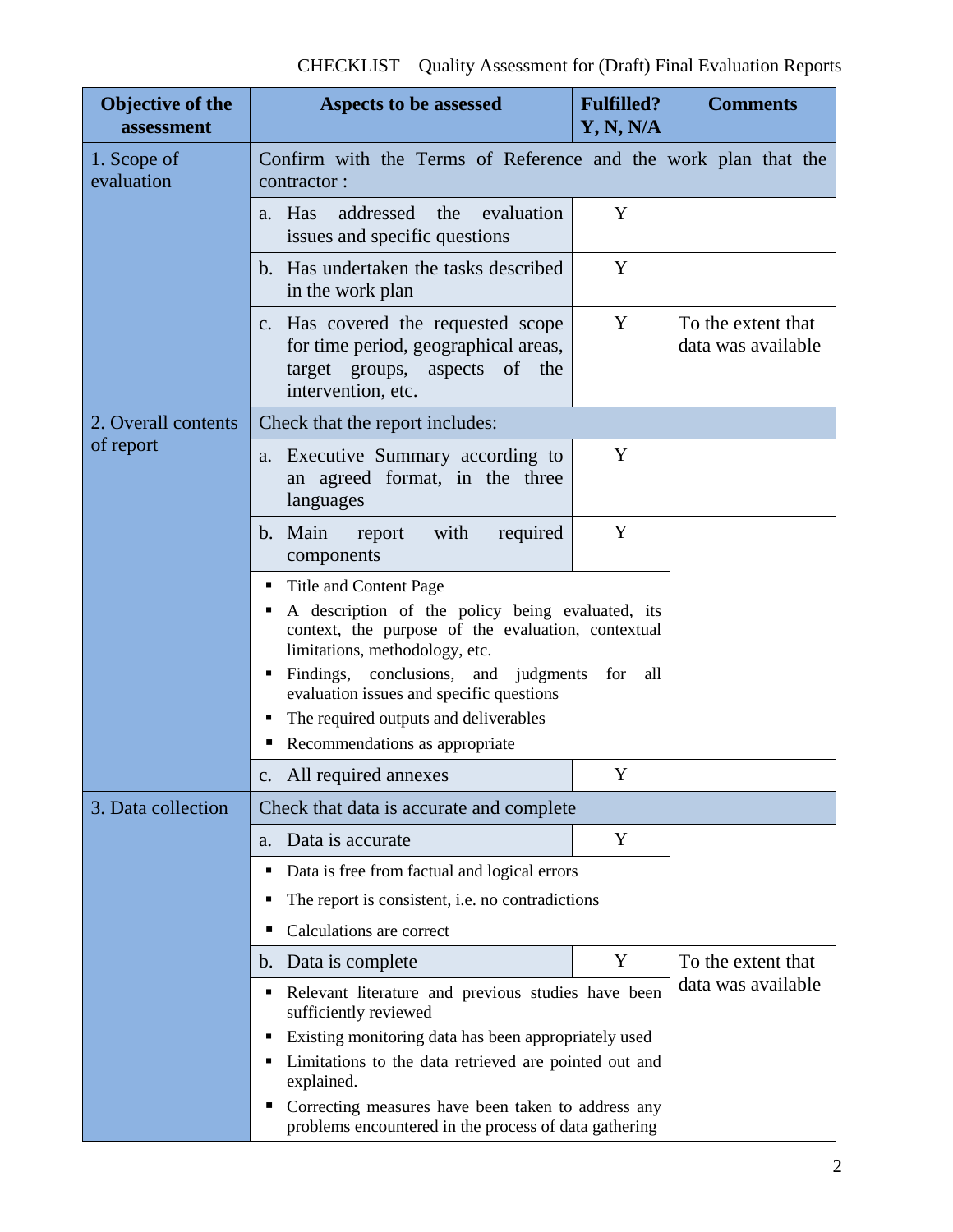| Objective of the<br>assessment | Aspects to be assessed                                                                                                                                         | <b>Fulfilled?</b><br>Y, N, N/A                                                                                                                                                                                                                                                                                                                                                                                                | <b>Comments</b> |  |
|--------------------------------|----------------------------------------------------------------------------------------------------------------------------------------------------------------|-------------------------------------------------------------------------------------------------------------------------------------------------------------------------------------------------------------------------------------------------------------------------------------------------------------------------------------------------------------------------------------------------------------------------------|-----------------|--|
| 4. Analysis and                | Check that analysis is sound and relevant                                                                                                                      |                                                                                                                                                                                                                                                                                                                                                                                                                               |                 |  |
| judgments                      | Analytical framework is sound<br>a.                                                                                                                            | Y                                                                                                                                                                                                                                                                                                                                                                                                                             |                 |  |
|                                | п<br>and as planned                                                                                                                                            | The methodology used for each area of analysis is<br>clearly explained, and has been applied consistently                                                                                                                                                                                                                                                                                                                     |                 |  |
|                                | Judgements are based on transparent criteria<br>٠                                                                                                              |                                                                                                                                                                                                                                                                                                                                                                                                                               |                 |  |
|                                | The analysis relies on two or more independent lines<br>٠<br>of evidence                                                                                       |                                                                                                                                                                                                                                                                                                                                                                                                                               |                 |  |
|                                | Inputs from different stakeholders are used in a<br>٠<br>balanced way                                                                                          |                                                                                                                                                                                                                                                                                                                                                                                                                               |                 |  |
|                                | Findings are reliable enough to be replicable                                                                                                                  |                                                                                                                                                                                                                                                                                                                                                                                                                               |                 |  |
|                                | b. Conclusions are sound                                                                                                                                       | Y                                                                                                                                                                                                                                                                                                                                                                                                                             |                 |  |
|                                | ٠<br>questions<br>and<br>coherently<br>are<br>substantiated                                                                                                    | Conclusions are properly addressing the evaluation<br>logically<br>and<br>There are no relevant conclusions missing according<br>to the evidence presented<br>Findings corroborate existing knowledge; differences<br>contradictions with existing knowledge<br><sub>or</sub><br>are<br>explained<br>Critical issues are presented in a fair and balanced<br>manner<br>Limitations on validity of the conclusions are pointed |                 |  |
|                                | ٠                                                                                                                                                              |                                                                                                                                                                                                                                                                                                                                                                                                                               |                 |  |
|                                | ٠                                                                                                                                                              |                                                                                                                                                                                                                                                                                                                                                                                                                               |                 |  |
|                                | ٠<br>٠                                                                                                                                                         |                                                                                                                                                                                                                                                                                                                                                                                                                               |                 |  |
|                                | out                                                                                                                                                            |                                                                                                                                                                                                                                                                                                                                                                                                                               |                 |  |
| 5. Usefulness of               | Recommendations are useful<br>a.                                                                                                                               | Y                                                                                                                                                                                                                                                                                                                                                                                                                             |                 |  |
| recommendations                | Recommendations<br>flow<br>logically<br>conclusions, are practical, realistic, and addressed to<br>relevant<br>Commission<br>Service(s)<br>the<br>stakeholders | from<br>the<br><b>or</b><br>other                                                                                                                                                                                                                                                                                                                                                                                             |                 |  |
|                                | b. Recommendations are complete                                                                                                                                | Y                                                                                                                                                                                                                                                                                                                                                                                                                             |                 |  |
|                                | Recommendations cover all relevant main conclusions<br>п                                                                                                       |                                                                                                                                                                                                                                                                                                                                                                                                                               |                 |  |
| 6. Clarity of the              | Report is easy to read<br>a.                                                                                                                                   | Y                                                                                                                                                                                                                                                                                                                                                                                                                             |                 |  |
| report                         | Written style and presentation is adapted for the<br>٠<br>various relevant target readers                                                                      |                                                                                                                                                                                                                                                                                                                                                                                                                               |                 |  |
|                                | The quality of language is sufficient for publishing<br>٠                                                                                                      |                                                                                                                                                                                                                                                                                                                                                                                                                               |                 |  |
|                                | Specific terminology is clearly defined<br>п                                                                                                                   |                                                                                                                                                                                                                                                                                                                                                                                                                               |                 |  |
|                                | Tables, graphs, and similar presentation tools are used<br>ш<br>to facilitate understanding; they are well commented<br>with narrative text                    |                                                                                                                                                                                                                                                                                                                                                                                                                               |                 |  |